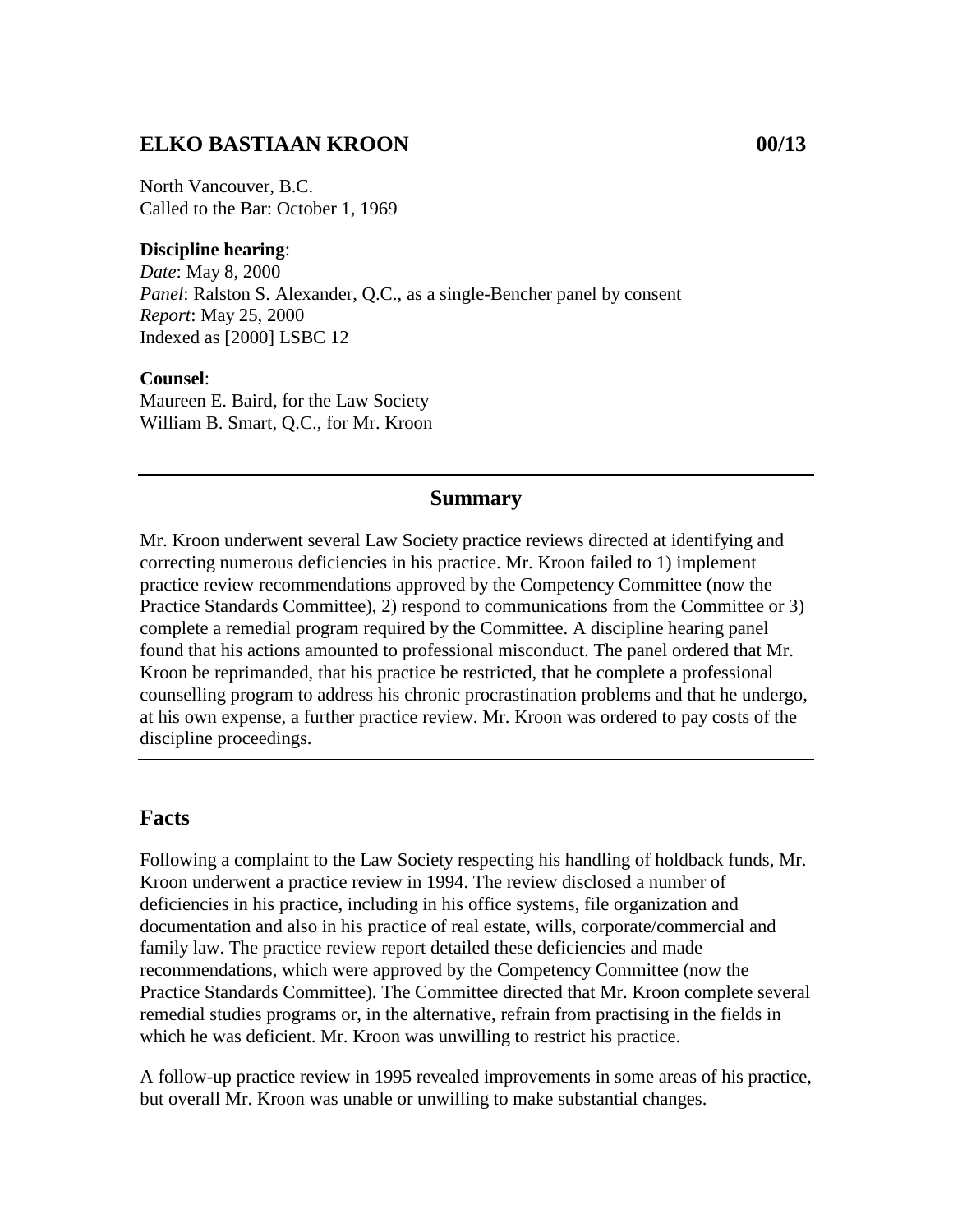Despite many reminders, warnings and extensions given by Law Society staff, Mr. Kroon missed deadlines for completion of remedial assignments and never completed the first two remedial studies programs. The Competency Committee extended the deadline for completion of the wills remedial program to April 30, 1996, but Mr. Kroon did not meet this deadline. The Chair of the Competency Committee wrote to Mr. Kroon to list the defaults in his compliance with Committee directions. The Chair told Mr. Kroon that, if he took certain steps by June 1, 1996, referral of the matter to the Discipline Committee would be deferred. Mr. Kroon did not respond.

The Competency Committee, concerned about the protection of Mr. Kroon's clients, referred the matter to the Discipline Committee. A citation was issued against Mr. Kroon in September, 1996 and the Discipline Committee referred to a three-Bencher panel the issue of whether Mr. Kroon should be suspended pending his hearing.

Mr. Kroon subsequently agreed to voluntarily restrict his practice pending the hearing, which was accepted by the Discipline Committee. A further practice review was conducted and Mr. Kroon also agreed to undergo a psychiatric examination, which revealed that he had longstanding procrastination problems.

## **Decision**

The panel found, and Mr. Kroon admitted, that his conduct amounted to professional misconduct in failing to:

- implement the recommendations of Law Society practice review reports approved by the Competency Committee (now the Practice Standards Committee);
- respond to communications from the Committee; and
- complete a wills and estates remedial program required by the Committee.

# **Penalty**

The hearing panel noted that the Law Society cannot discharge its responsibilities if the members are willfully non-responsive. Mr. Kroon's indifference to responding to the Law Society when he was given an abundance of opportunities to do so was unacceptable in the extreme.

The panel considered imposing a suspension or fine, but considered that the former would be unfair to Mr. Kroon's clients and the latter would be impractical because of his modest financial circumstances. Mr. Kroon, however, must bear the costs of the Law Society in this matter. The panel said it hoped that, through this substantial burden, Mr. Kroon would learn to appreciate the folly of ignoring the Law Society when it contacts him about the conduct of his practice.

The panel ordered that Mr. Kroon: